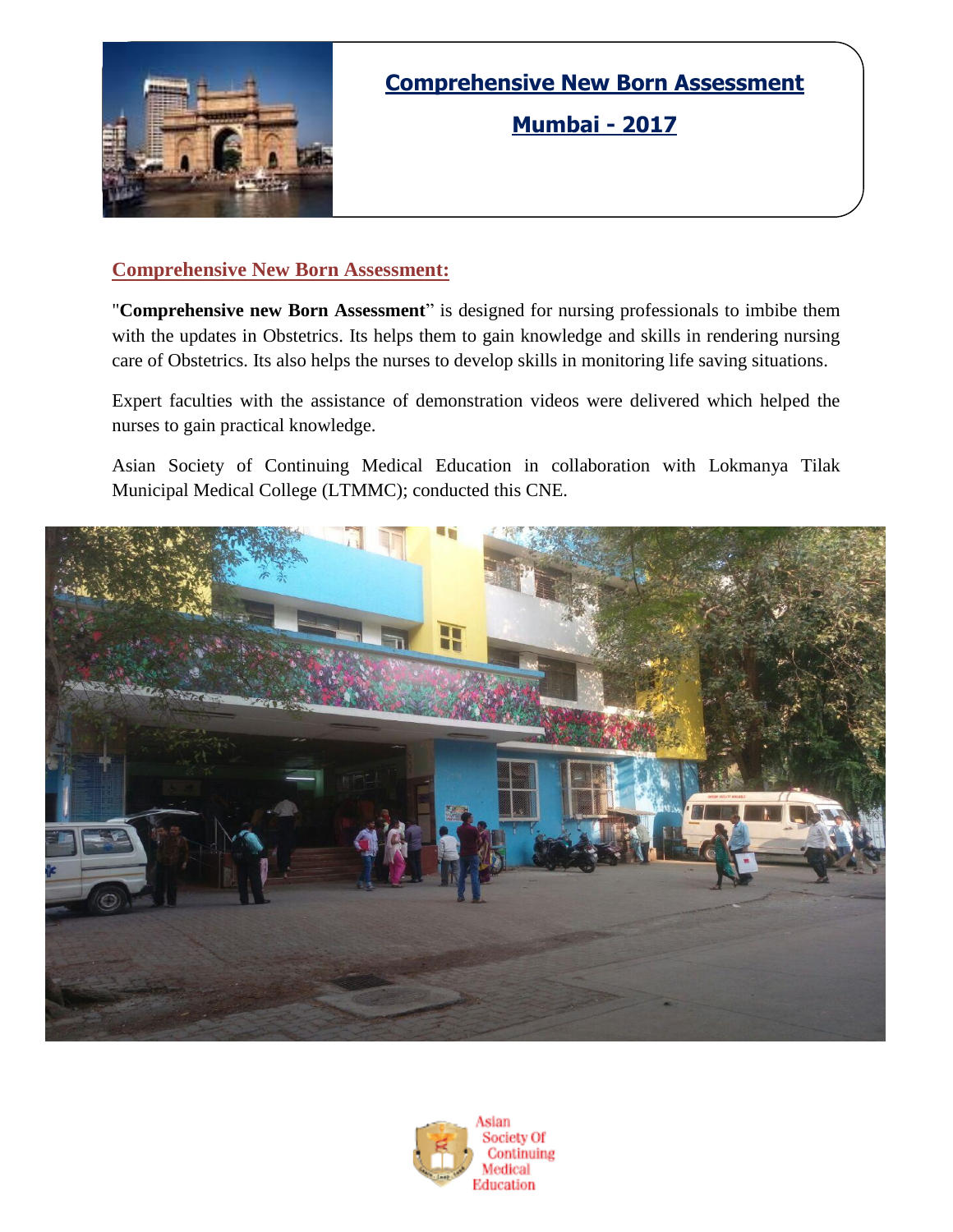### **Comprehensive New Born Assessment**

Date: 26<sup>th</sup> December 2017.

**Venue and Place:** Lokmanya Tilak Municipal Medical College (LTMMC), Mumbai, Maharashtra, India.

### **Total Attendees:** 444

#### **Speaker's Names:**

- 1. Mrs. Shweta Rasaria
- 2. Mrs. Manisha Rawade
- 3. Dr. Yashwant Gabhale

#### **Talk and Case Discussion:**

- 1. New Born Stabilization and Care
- 2. Head to Toe Assessment of the New Born
- 3. Gestation Age and New Born Reflexes
- 4. Cardiopulmonary Assessment and Cardiac Anomalies
- 5. Physical Anomalies and Neurologic Issues

#### **Feedback from Participants:**

- 1. Video presentation, demonstration was very helpful to me to revise my knowledge
- 2. Classes were very good and will be helpful in our daily care of the patients.

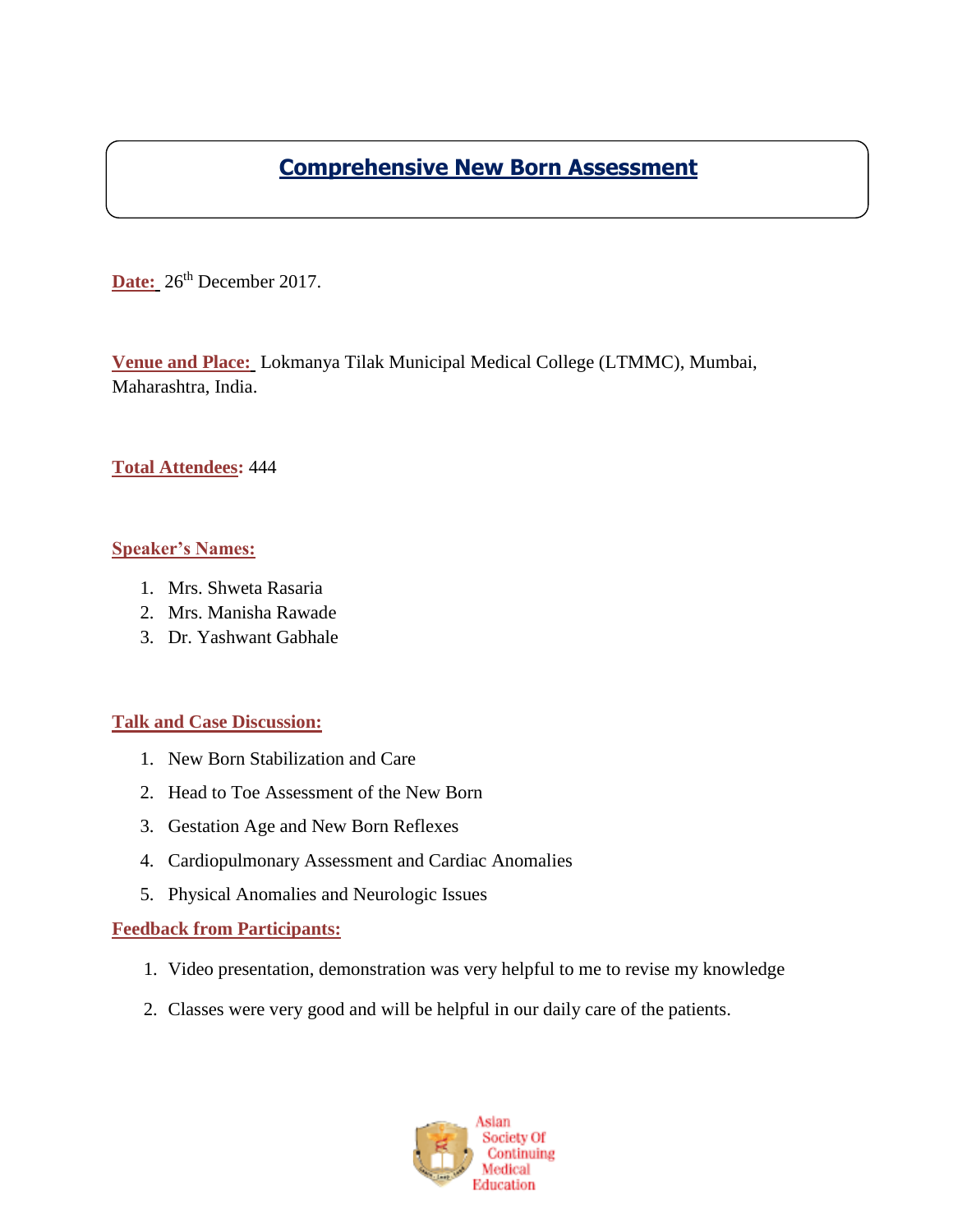**Comprehensive New Born Assessment**

# **SNAP SHOTRS**